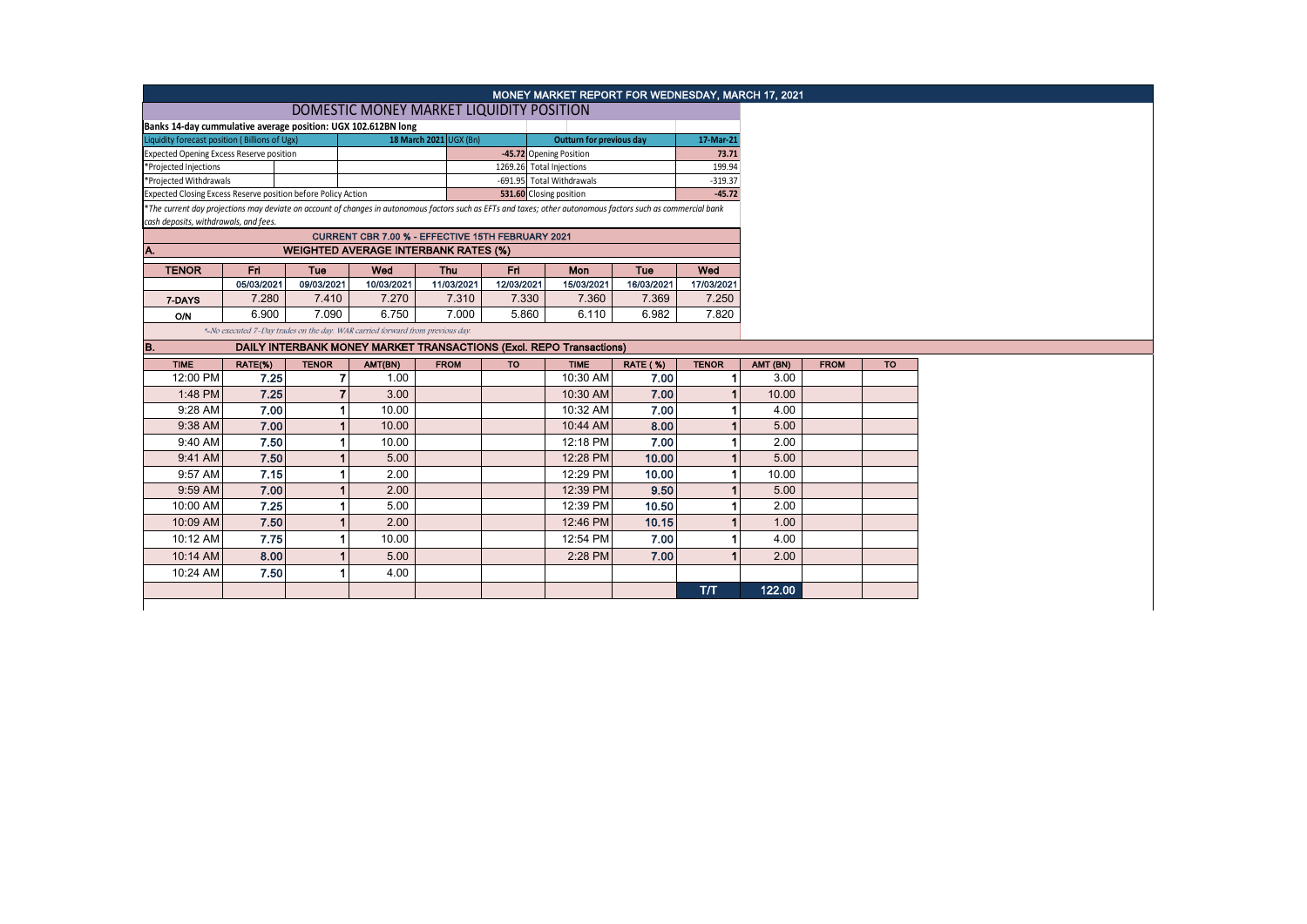| 9.000<br>8.000<br>7.000<br>6.000<br>5.000<br>4.000<br>02/03/2021<br>03/03/2021<br>04/03/2021<br>05/03/2021<br>09/03/2021<br>10/03/2021<br>11/03/2021<br>12/03/2021<br>15/03/2021<br>16/03/2021<br>• Overnight WAR<br>$-7$ -day WAR<br>-CBR rate<br>-Upper bound<br>-Lower bound<br>MONETARY POLICY OPERATIONS MATURITIES PROFILE: (11 MAR 2021 - 22 APR 2021)<br><b>THUR</b><br><b>THUR</b><br><b>THUR</b><br><b>THUR</b><br><b>THUR</b><br><b>TOTAL</b><br>18-Mar-21<br>25-Mar-21<br>01-Apr-21<br>15-Apr-21<br>22-Apr-21<br><b>REPO</b><br>1,089.81<br>1,089.81<br>$\overline{\phantom{a}}$<br>$\blacksquare$<br>$\sim$<br>$\blacksquare$<br><b>REV REPO</b><br>$\overline{\phantom{a}}$<br>$\overline{\phantom{a}}$<br>$\overline{\phantom{a}}$<br>$\overline{\phantom{a}}$<br>$\overline{\phantom{a}}$<br>$\overline{\phantom{a}}$<br><b>DEPO AUCT</b><br>137.25<br>32.22<br>114.40<br>62.10<br>109.60<br>455.57<br><b>TOTALS</b><br>1,227.06<br>114.40<br>32.22<br>62.10<br>109.60<br>1,545.38<br>Total O/S Deposit Auction balances held by BOU up to 29 APRIL 2021: UGX 515 BN<br>Total O/S Repo, Reverse Repo & Deposit Auction balances held by BOU: UGX 1,603 BN<br>(Ei) STOCK OF TREASURY SECURITIES<br>Eii)<br><b>MONETARY POLICY MARKET OPERATIONS</b><br>(VERTICAL REPOS, REV-REPOS & DEPOSIT AUCTIONS)<br>LAST TBIILS ISSUE DATE: 11-MAR-2021<br><b>ISSUE DATE</b><br>6,010.41<br>18/03/2021<br><b>AMOUNT</b><br><b>WAR</b><br>On-the-run O/S T-BILL STOCKs (Bns-UGX)<br>OMO<br><b>RANGE</b><br><b>TENOR</b><br>18/03/2021 REPO<br>$01$ -Feb $\vert$ -<br>7.000<br>389.00<br>18,153.34<br>3<br>On-the-run O/S T-BONDSTOCKs(Bns-UGX)<br><b>REPO</b><br>03-Feb<br>24, 163. 75<br>208.00<br>7.000<br><b>TOTAL TBILL &amp; TBOND STOCK- UGX</b><br>$\mathbf 1$<br><b>REPO</b><br>04-Feb<br>763.00<br>7.000<br>$\overline{7}$<br>O/S=Outstanding<br>04-Feb<br>28<br><b>DAUT</b><br>8.95<br>7.325<br>TOTAL STOCK YTM (%)<br><b>CHANGE IN</b><br><b>REPO</b><br>11-Feb<br>679.50<br>7.000<br>AT CUT OFF*<br>(BN UGX)<br>YTM (+/-)<br>$-0.358$<br><b>REPO</b><br>17-Feb<br>313.50<br>7.000<br>83.26<br>$\overline{1}$<br>6.990<br>182<br>$-0.200$<br><b>REPO</b><br>18-Feb<br>7.000<br>436.02<br>10.300<br>601.00<br>$\overline{7}$<br>28<br>364<br>$-0.293$<br><b>DAUT</b><br>18-Feb<br>34.95<br>7.324<br>5,491.14<br>11.847<br>2YR<br>$-1.700$<br><b>DAUT</b><br>18-Feb<br>61.39<br>7.589<br>56<br>13.550<br>$\omega$<br>$\overline{2}$<br>3YR<br>0.250<br><b>REPO</b><br>23-Feb<br>7.000<br>15.750<br>136.50<br>$\sim$<br><b>REPO</b><br>25-Feb<br>$\overline{7}$<br>1.600<br>354.50<br>7.000<br>1,871.05<br>16.500<br>28<br><b>10YR</b><br>$-0.150$<br>DAUT<br>25-Feb<br>58.97<br>7.303<br>8,332.54<br>16.000<br>$-0.400$<br>56<br>15YR<br><b>DAUT</b><br>25-Feb<br>7.576<br>16.100<br>108.34<br>6,932.04<br>6<br>20YR<br><b>REPO</b><br>26-Feb<br>7.000<br>16.990<br>$-0.510$<br>316.00<br>1,017.70<br><b>REPO</b><br>02-Mar<br>252.00<br>7.000<br>$\overline{2}$<br>Cut OFF is the lowest price/ highest yield that satisfies the auction awarded amount.<br>28<br><b>DAUT</b><br>04-Mar<br>32.04<br>7.305<br><b>DAUT</b><br>56<br>04-Mar<br>58.42<br>7.585<br><b>REPO</b><br>04-Mar -<br>1,012.00<br>7.000<br>$\overline{7}$<br><b>REPO</b><br>$05$ -Mar<br>7.000<br>$\,6\,$<br>128.00<br><b>REPO</b><br>7.000<br>$\overline{7}$<br>11-Mar<br>885.00<br><b>REPO</b><br>$15$ -Mar $-$<br>203.50<br>7.000<br>3<br>WAR-Weighted Average Rate | C.              |  |  | <b>CBR AND THE 7- DAY WAR INTERBANK RATES</b> |  |  |  |  |
|--------------------------------------------------------------------------------------------------------------------------------------------------------------------------------------------------------------------------------------------------------------------------------------------------------------------------------------------------------------------------------------------------------------------------------------------------------------------------------------------------------------------------------------------------------------------------------------------------------------------------------------------------------------------------------------------------------------------------------------------------------------------------------------------------------------------------------------------------------------------------------------------------------------------------------------------------------------------------------------------------------------------------------------------------------------------------------------------------------------------------------------------------------------------------------------------------------------------------------------------------------------------------------------------------------------------------------------------------------------------------------------------------------------------------------------------------------------------------------------------------------------------------------------------------------------------------------------------------------------------------------------------------------------------------------------------------------------------------------------------------------------------------------------------------------------------------------------------------------------------------------------------------------------------------------------------------------------------------------------------------------------------------------------------------------------------------------------------------------------------------------------------------------------------------------------------------------------------------------------------------------------------------------------------------------------------------------------------------------------------------------------------------------------------------------------------------------------------------------------------------------------------------------------------------------------------------------------------------------------------------------------------------------------------------------------------------------------------------------------------------------------------------------------------------------------------------------------------------------------------------------------------------------------------------------------------------------------------------------------------------------------------------------------------------------------------------------------------------------------------------------------------------------------------------------------------------------------------------------------------------------------------------------------------------------------------------------------------------------------------------------------------------------------------------------------------------------|-----------------|--|--|-----------------------------------------------|--|--|--|--|
|                                                                                                                                                                                                                                                                                                                                                                                                                                                                                                                                                                                                                                                                                                                                                                                                                                                                                                                                                                                                                                                                                                                                                                                                                                                                                                                                                                                                                                                                                                                                                                                                                                                                                                                                                                                                                                                                                                                                                                                                                                                                                                                                                                                                                                                                                                                                                                                                                                                                                                                                                                                                                                                                                                                                                                                                                                                                                                                                                                                                                                                                                                                                                                                                                                                                                                                                                                                                                                                        |                 |  |  |                                               |  |  |  |  |
|                                                                                                                                                                                                                                                                                                                                                                                                                                                                                                                                                                                                                                                                                                                                                                                                                                                                                                                                                                                                                                                                                                                                                                                                                                                                                                                                                                                                                                                                                                                                                                                                                                                                                                                                                                                                                                                                                                                                                                                                                                                                                                                                                                                                                                                                                                                                                                                                                                                                                                                                                                                                                                                                                                                                                                                                                                                                                                                                                                                                                                                                                                                                                                                                                                                                                                                                                                                                                                                        |                 |  |  |                                               |  |  |  |  |
|                                                                                                                                                                                                                                                                                                                                                                                                                                                                                                                                                                                                                                                                                                                                                                                                                                                                                                                                                                                                                                                                                                                                                                                                                                                                                                                                                                                                                                                                                                                                                                                                                                                                                                                                                                                                                                                                                                                                                                                                                                                                                                                                                                                                                                                                                                                                                                                                                                                                                                                                                                                                                                                                                                                                                                                                                                                                                                                                                                                                                                                                                                                                                                                                                                                                                                                                                                                                                                                        |                 |  |  |                                               |  |  |  |  |
|                                                                                                                                                                                                                                                                                                                                                                                                                                                                                                                                                                                                                                                                                                                                                                                                                                                                                                                                                                                                                                                                                                                                                                                                                                                                                                                                                                                                                                                                                                                                                                                                                                                                                                                                                                                                                                                                                                                                                                                                                                                                                                                                                                                                                                                                                                                                                                                                                                                                                                                                                                                                                                                                                                                                                                                                                                                                                                                                                                                                                                                                                                                                                                                                                                                                                                                                                                                                                                                        |                 |  |  |                                               |  |  |  |  |
|                                                                                                                                                                                                                                                                                                                                                                                                                                                                                                                                                                                                                                                                                                                                                                                                                                                                                                                                                                                                                                                                                                                                                                                                                                                                                                                                                                                                                                                                                                                                                                                                                                                                                                                                                                                                                                                                                                                                                                                                                                                                                                                                                                                                                                                                                                                                                                                                                                                                                                                                                                                                                                                                                                                                                                                                                                                                                                                                                                                                                                                                                                                                                                                                                                                                                                                                                                                                                                                        |                 |  |  |                                               |  |  |  |  |
|                                                                                                                                                                                                                                                                                                                                                                                                                                                                                                                                                                                                                                                                                                                                                                                                                                                                                                                                                                                                                                                                                                                                                                                                                                                                                                                                                                                                                                                                                                                                                                                                                                                                                                                                                                                                                                                                                                                                                                                                                                                                                                                                                                                                                                                                                                                                                                                                                                                                                                                                                                                                                                                                                                                                                                                                                                                                                                                                                                                                                                                                                                                                                                                                                                                                                                                                                                                                                                                        |                 |  |  |                                               |  |  |  |  |
|                                                                                                                                                                                                                                                                                                                                                                                                                                                                                                                                                                                                                                                                                                                                                                                                                                                                                                                                                                                                                                                                                                                                                                                                                                                                                                                                                                                                                                                                                                                                                                                                                                                                                                                                                                                                                                                                                                                                                                                                                                                                                                                                                                                                                                                                                                                                                                                                                                                                                                                                                                                                                                                                                                                                                                                                                                                                                                                                                                                                                                                                                                                                                                                                                                                                                                                                                                                                                                                        |                 |  |  |                                               |  |  |  |  |
|                                                                                                                                                                                                                                                                                                                                                                                                                                                                                                                                                                                                                                                                                                                                                                                                                                                                                                                                                                                                                                                                                                                                                                                                                                                                                                                                                                                                                                                                                                                                                                                                                                                                                                                                                                                                                                                                                                                                                                                                                                                                                                                                                                                                                                                                                                                                                                                                                                                                                                                                                                                                                                                                                                                                                                                                                                                                                                                                                                                                                                                                                                                                                                                                                                                                                                                                                                                                                                                        |                 |  |  |                                               |  |  |  |  |
|                                                                                                                                                                                                                                                                                                                                                                                                                                                                                                                                                                                                                                                                                                                                                                                                                                                                                                                                                                                                                                                                                                                                                                                                                                                                                                                                                                                                                                                                                                                                                                                                                                                                                                                                                                                                                                                                                                                                                                                                                                                                                                                                                                                                                                                                                                                                                                                                                                                                                                                                                                                                                                                                                                                                                                                                                                                                                                                                                                                                                                                                                                                                                                                                                                                                                                                                                                                                                                                        |                 |  |  |                                               |  |  |  |  |
|                                                                                                                                                                                                                                                                                                                                                                                                                                                                                                                                                                                                                                                                                                                                                                                                                                                                                                                                                                                                                                                                                                                                                                                                                                                                                                                                                                                                                                                                                                                                                                                                                                                                                                                                                                                                                                                                                                                                                                                                                                                                                                                                                                                                                                                                                                                                                                                                                                                                                                                                                                                                                                                                                                                                                                                                                                                                                                                                                                                                                                                                                                                                                                                                                                                                                                                                                                                                                                                        |                 |  |  |                                               |  |  |  |  |
|                                                                                                                                                                                                                                                                                                                                                                                                                                                                                                                                                                                                                                                                                                                                                                                                                                                                                                                                                                                                                                                                                                                                                                                                                                                                                                                                                                                                                                                                                                                                                                                                                                                                                                                                                                                                                                                                                                                                                                                                                                                                                                                                                                                                                                                                                                                                                                                                                                                                                                                                                                                                                                                                                                                                                                                                                                                                                                                                                                                                                                                                                                                                                                                                                                                                                                                                                                                                                                                        |                 |  |  |                                               |  |  |  |  |
|                                                                                                                                                                                                                                                                                                                                                                                                                                                                                                                                                                                                                                                                                                                                                                                                                                                                                                                                                                                                                                                                                                                                                                                                                                                                                                                                                                                                                                                                                                                                                                                                                                                                                                                                                                                                                                                                                                                                                                                                                                                                                                                                                                                                                                                                                                                                                                                                                                                                                                                                                                                                                                                                                                                                                                                                                                                                                                                                                                                                                                                                                                                                                                                                                                                                                                                                                                                                                                                        | D.              |  |  |                                               |  |  |  |  |
|                                                                                                                                                                                                                                                                                                                                                                                                                                                                                                                                                                                                                                                                                                                                                                                                                                                                                                                                                                                                                                                                                                                                                                                                                                                                                                                                                                                                                                                                                                                                                                                                                                                                                                                                                                                                                                                                                                                                                                                                                                                                                                                                                                                                                                                                                                                                                                                                                                                                                                                                                                                                                                                                                                                                                                                                                                                                                                                                                                                                                                                                                                                                                                                                                                                                                                                                                                                                                                                        | <b>DATE</b>     |  |  |                                               |  |  |  |  |
|                                                                                                                                                                                                                                                                                                                                                                                                                                                                                                                                                                                                                                                                                                                                                                                                                                                                                                                                                                                                                                                                                                                                                                                                                                                                                                                                                                                                                                                                                                                                                                                                                                                                                                                                                                                                                                                                                                                                                                                                                                                                                                                                                                                                                                                                                                                                                                                                                                                                                                                                                                                                                                                                                                                                                                                                                                                                                                                                                                                                                                                                                                                                                                                                                                                                                                                                                                                                                                                        |                 |  |  |                                               |  |  |  |  |
|                                                                                                                                                                                                                                                                                                                                                                                                                                                                                                                                                                                                                                                                                                                                                                                                                                                                                                                                                                                                                                                                                                                                                                                                                                                                                                                                                                                                                                                                                                                                                                                                                                                                                                                                                                                                                                                                                                                                                                                                                                                                                                                                                                                                                                                                                                                                                                                                                                                                                                                                                                                                                                                                                                                                                                                                                                                                                                                                                                                                                                                                                                                                                                                                                                                                                                                                                                                                                                                        |                 |  |  |                                               |  |  |  |  |
|                                                                                                                                                                                                                                                                                                                                                                                                                                                                                                                                                                                                                                                                                                                                                                                                                                                                                                                                                                                                                                                                                                                                                                                                                                                                                                                                                                                                                                                                                                                                                                                                                                                                                                                                                                                                                                                                                                                                                                                                                                                                                                                                                                                                                                                                                                                                                                                                                                                                                                                                                                                                                                                                                                                                                                                                                                                                                                                                                                                                                                                                                                                                                                                                                                                                                                                                                                                                                                                        |                 |  |  |                                               |  |  |  |  |
|                                                                                                                                                                                                                                                                                                                                                                                                                                                                                                                                                                                                                                                                                                                                                                                                                                                                                                                                                                                                                                                                                                                                                                                                                                                                                                                                                                                                                                                                                                                                                                                                                                                                                                                                                                                                                                                                                                                                                                                                                                                                                                                                                                                                                                                                                                                                                                                                                                                                                                                                                                                                                                                                                                                                                                                                                                                                                                                                                                                                                                                                                                                                                                                                                                                                                                                                                                                                                                                        |                 |  |  |                                               |  |  |  |  |
|                                                                                                                                                                                                                                                                                                                                                                                                                                                                                                                                                                                                                                                                                                                                                                                                                                                                                                                                                                                                                                                                                                                                                                                                                                                                                                                                                                                                                                                                                                                                                                                                                                                                                                                                                                                                                                                                                                                                                                                                                                                                                                                                                                                                                                                                                                                                                                                                                                                                                                                                                                                                                                                                                                                                                                                                                                                                                                                                                                                                                                                                                                                                                                                                                                                                                                                                                                                                                                                        |                 |  |  |                                               |  |  |  |  |
|                                                                                                                                                                                                                                                                                                                                                                                                                                                                                                                                                                                                                                                                                                                                                                                                                                                                                                                                                                                                                                                                                                                                                                                                                                                                                                                                                                                                                                                                                                                                                                                                                                                                                                                                                                                                                                                                                                                                                                                                                                                                                                                                                                                                                                                                                                                                                                                                                                                                                                                                                                                                                                                                                                                                                                                                                                                                                                                                                                                                                                                                                                                                                                                                                                                                                                                                                                                                                                                        |                 |  |  |                                               |  |  |  |  |
|                                                                                                                                                                                                                                                                                                                                                                                                                                                                                                                                                                                                                                                                                                                                                                                                                                                                                                                                                                                                                                                                                                                                                                                                                                                                                                                                                                                                                                                                                                                                                                                                                                                                                                                                                                                                                                                                                                                                                                                                                                                                                                                                                                                                                                                                                                                                                                                                                                                                                                                                                                                                                                                                                                                                                                                                                                                                                                                                                                                                                                                                                                                                                                                                                                                                                                                                                                                                                                                        |                 |  |  |                                               |  |  |  |  |
|                                                                                                                                                                                                                                                                                                                                                                                                                                                                                                                                                                                                                                                                                                                                                                                                                                                                                                                                                                                                                                                                                                                                                                                                                                                                                                                                                                                                                                                                                                                                                                                                                                                                                                                                                                                                                                                                                                                                                                                                                                                                                                                                                                                                                                                                                                                                                                                                                                                                                                                                                                                                                                                                                                                                                                                                                                                                                                                                                                                                                                                                                                                                                                                                                                                                                                                                                                                                                                                        |                 |  |  |                                               |  |  |  |  |
|                                                                                                                                                                                                                                                                                                                                                                                                                                                                                                                                                                                                                                                                                                                                                                                                                                                                                                                                                                                                                                                                                                                                                                                                                                                                                                                                                                                                                                                                                                                                                                                                                                                                                                                                                                                                                                                                                                                                                                                                                                                                                                                                                                                                                                                                                                                                                                                                                                                                                                                                                                                                                                                                                                                                                                                                                                                                                                                                                                                                                                                                                                                                                                                                                                                                                                                                                                                                                                                        |                 |  |  |                                               |  |  |  |  |
|                                                                                                                                                                                                                                                                                                                                                                                                                                                                                                                                                                                                                                                                                                                                                                                                                                                                                                                                                                                                                                                                                                                                                                                                                                                                                                                                                                                                                                                                                                                                                                                                                                                                                                                                                                                                                                                                                                                                                                                                                                                                                                                                                                                                                                                                                                                                                                                                                                                                                                                                                                                                                                                                                                                                                                                                                                                                                                                                                                                                                                                                                                                                                                                                                                                                                                                                                                                                                                                        |                 |  |  |                                               |  |  |  |  |
|                                                                                                                                                                                                                                                                                                                                                                                                                                                                                                                                                                                                                                                                                                                                                                                                                                                                                                                                                                                                                                                                                                                                                                                                                                                                                                                                                                                                                                                                                                                                                                                                                                                                                                                                                                                                                                                                                                                                                                                                                                                                                                                                                                                                                                                                                                                                                                                                                                                                                                                                                                                                                                                                                                                                                                                                                                                                                                                                                                                                                                                                                                                                                                                                                                                                                                                                                                                                                                                        |                 |  |  |                                               |  |  |  |  |
|                                                                                                                                                                                                                                                                                                                                                                                                                                                                                                                                                                                                                                                                                                                                                                                                                                                                                                                                                                                                                                                                                                                                                                                                                                                                                                                                                                                                                                                                                                                                                                                                                                                                                                                                                                                                                                                                                                                                                                                                                                                                                                                                                                                                                                                                                                                                                                                                                                                                                                                                                                                                                                                                                                                                                                                                                                                                                                                                                                                                                                                                                                                                                                                                                                                                                                                                                                                                                                                        | <b>MATURITY</b> |  |  |                                               |  |  |  |  |
|                                                                                                                                                                                                                                                                                                                                                                                                                                                                                                                                                                                                                                                                                                                                                                                                                                                                                                                                                                                                                                                                                                                                                                                                                                                                                                                                                                                                                                                                                                                                                                                                                                                                                                                                                                                                                                                                                                                                                                                                                                                                                                                                                                                                                                                                                                                                                                                                                                                                                                                                                                                                                                                                                                                                                                                                                                                                                                                                                                                                                                                                                                                                                                                                                                                                                                                                                                                                                                                        |                 |  |  |                                               |  |  |  |  |
|                                                                                                                                                                                                                                                                                                                                                                                                                                                                                                                                                                                                                                                                                                                                                                                                                                                                                                                                                                                                                                                                                                                                                                                                                                                                                                                                                                                                                                                                                                                                                                                                                                                                                                                                                                                                                                                                                                                                                                                                                                                                                                                                                                                                                                                                                                                                                                                                                                                                                                                                                                                                                                                                                                                                                                                                                                                                                                                                                                                                                                                                                                                                                                                                                                                                                                                                                                                                                                                        | 91              |  |  |                                               |  |  |  |  |
|                                                                                                                                                                                                                                                                                                                                                                                                                                                                                                                                                                                                                                                                                                                                                                                                                                                                                                                                                                                                                                                                                                                                                                                                                                                                                                                                                                                                                                                                                                                                                                                                                                                                                                                                                                                                                                                                                                                                                                                                                                                                                                                                                                                                                                                                                                                                                                                                                                                                                                                                                                                                                                                                                                                                                                                                                                                                                                                                                                                                                                                                                                                                                                                                                                                                                                                                                                                                                                                        |                 |  |  |                                               |  |  |  |  |
|                                                                                                                                                                                                                                                                                                                                                                                                                                                                                                                                                                                                                                                                                                                                                                                                                                                                                                                                                                                                                                                                                                                                                                                                                                                                                                                                                                                                                                                                                                                                                                                                                                                                                                                                                                                                                                                                                                                                                                                                                                                                                                                                                                                                                                                                                                                                                                                                                                                                                                                                                                                                                                                                                                                                                                                                                                                                                                                                                                                                                                                                                                                                                                                                                                                                                                                                                                                                                                                        |                 |  |  |                                               |  |  |  |  |
|                                                                                                                                                                                                                                                                                                                                                                                                                                                                                                                                                                                                                                                                                                                                                                                                                                                                                                                                                                                                                                                                                                                                                                                                                                                                                                                                                                                                                                                                                                                                                                                                                                                                                                                                                                                                                                                                                                                                                                                                                                                                                                                                                                                                                                                                                                                                                                                                                                                                                                                                                                                                                                                                                                                                                                                                                                                                                                                                                                                                                                                                                                                                                                                                                                                                                                                                                                                                                                                        |                 |  |  |                                               |  |  |  |  |
|                                                                                                                                                                                                                                                                                                                                                                                                                                                                                                                                                                                                                                                                                                                                                                                                                                                                                                                                                                                                                                                                                                                                                                                                                                                                                                                                                                                                                                                                                                                                                                                                                                                                                                                                                                                                                                                                                                                                                                                                                                                                                                                                                                                                                                                                                                                                                                                                                                                                                                                                                                                                                                                                                                                                                                                                                                                                                                                                                                                                                                                                                                                                                                                                                                                                                                                                                                                                                                                        | 5YR             |  |  |                                               |  |  |  |  |
|                                                                                                                                                                                                                                                                                                                                                                                                                                                                                                                                                                                                                                                                                                                                                                                                                                                                                                                                                                                                                                                                                                                                                                                                                                                                                                                                                                                                                                                                                                                                                                                                                                                                                                                                                                                                                                                                                                                                                                                                                                                                                                                                                                                                                                                                                                                                                                                                                                                                                                                                                                                                                                                                                                                                                                                                                                                                                                                                                                                                                                                                                                                                                                                                                                                                                                                                                                                                                                                        |                 |  |  |                                               |  |  |  |  |
|                                                                                                                                                                                                                                                                                                                                                                                                                                                                                                                                                                                                                                                                                                                                                                                                                                                                                                                                                                                                                                                                                                                                                                                                                                                                                                                                                                                                                                                                                                                                                                                                                                                                                                                                                                                                                                                                                                                                                                                                                                                                                                                                                                                                                                                                                                                                                                                                                                                                                                                                                                                                                                                                                                                                                                                                                                                                                                                                                                                                                                                                                                                                                                                                                                                                                                                                                                                                                                                        |                 |  |  |                                               |  |  |  |  |
|                                                                                                                                                                                                                                                                                                                                                                                                                                                                                                                                                                                                                                                                                                                                                                                                                                                                                                                                                                                                                                                                                                                                                                                                                                                                                                                                                                                                                                                                                                                                                                                                                                                                                                                                                                                                                                                                                                                                                                                                                                                                                                                                                                                                                                                                                                                                                                                                                                                                                                                                                                                                                                                                                                                                                                                                                                                                                                                                                                                                                                                                                                                                                                                                                                                                                                                                                                                                                                                        |                 |  |  |                                               |  |  |  |  |
|                                                                                                                                                                                                                                                                                                                                                                                                                                                                                                                                                                                                                                                                                                                                                                                                                                                                                                                                                                                                                                                                                                                                                                                                                                                                                                                                                                                                                                                                                                                                                                                                                                                                                                                                                                                                                                                                                                                                                                                                                                                                                                                                                                                                                                                                                                                                                                                                                                                                                                                                                                                                                                                                                                                                                                                                                                                                                                                                                                                                                                                                                                                                                                                                                                                                                                                                                                                                                                                        |                 |  |  |                                               |  |  |  |  |
|                                                                                                                                                                                                                                                                                                                                                                                                                                                                                                                                                                                                                                                                                                                                                                                                                                                                                                                                                                                                                                                                                                                                                                                                                                                                                                                                                                                                                                                                                                                                                                                                                                                                                                                                                                                                                                                                                                                                                                                                                                                                                                                                                                                                                                                                                                                                                                                                                                                                                                                                                                                                                                                                                                                                                                                                                                                                                                                                                                                                                                                                                                                                                                                                                                                                                                                                                                                                                                                        |                 |  |  |                                               |  |  |  |  |
|                                                                                                                                                                                                                                                                                                                                                                                                                                                                                                                                                                                                                                                                                                                                                                                                                                                                                                                                                                                                                                                                                                                                                                                                                                                                                                                                                                                                                                                                                                                                                                                                                                                                                                                                                                                                                                                                                                                                                                                                                                                                                                                                                                                                                                                                                                                                                                                                                                                                                                                                                                                                                                                                                                                                                                                                                                                                                                                                                                                                                                                                                                                                                                                                                                                                                                                                                                                                                                                        |                 |  |  |                                               |  |  |  |  |
|                                                                                                                                                                                                                                                                                                                                                                                                                                                                                                                                                                                                                                                                                                                                                                                                                                                                                                                                                                                                                                                                                                                                                                                                                                                                                                                                                                                                                                                                                                                                                                                                                                                                                                                                                                                                                                                                                                                                                                                                                                                                                                                                                                                                                                                                                                                                                                                                                                                                                                                                                                                                                                                                                                                                                                                                                                                                                                                                                                                                                                                                                                                                                                                                                                                                                                                                                                                                                                                        |                 |  |  |                                               |  |  |  |  |
|                                                                                                                                                                                                                                                                                                                                                                                                                                                                                                                                                                                                                                                                                                                                                                                                                                                                                                                                                                                                                                                                                                                                                                                                                                                                                                                                                                                                                                                                                                                                                                                                                                                                                                                                                                                                                                                                                                                                                                                                                                                                                                                                                                                                                                                                                                                                                                                                                                                                                                                                                                                                                                                                                                                                                                                                                                                                                                                                                                                                                                                                                                                                                                                                                                                                                                                                                                                                                                                        |                 |  |  |                                               |  |  |  |  |
|                                                                                                                                                                                                                                                                                                                                                                                                                                                                                                                                                                                                                                                                                                                                                                                                                                                                                                                                                                                                                                                                                                                                                                                                                                                                                                                                                                                                                                                                                                                                                                                                                                                                                                                                                                                                                                                                                                                                                                                                                                                                                                                                                                                                                                                                                                                                                                                                                                                                                                                                                                                                                                                                                                                                                                                                                                                                                                                                                                                                                                                                                                                                                                                                                                                                                                                                                                                                                                                        |                 |  |  |                                               |  |  |  |  |